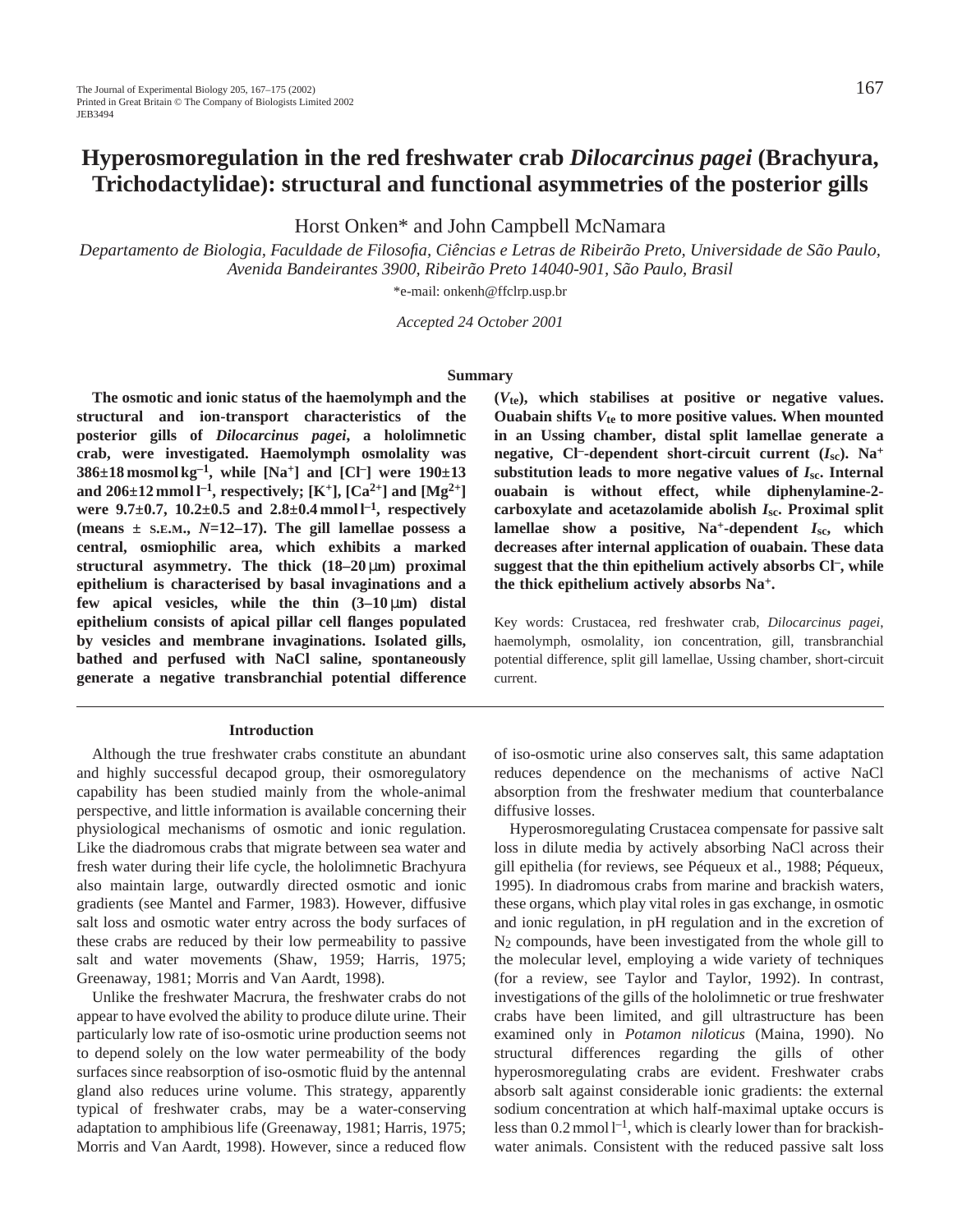typical of freshwater crabs, the maximal rate of sodium uptake in whole crabs  $\left( \langle 2 \mu \text{mol g}^{-1} \text{h}^{-1} \right)$  is also lower than that for brackish-water animals (see Morris and Van Aardt, 1998; Potts and Parry, 1964).

*Dilocarcinus pagei* Stimpson is a hololimnetic, trichodactylid crab endemic to the Amazon and Paraguai/ Paraná river basins of South America (Magalhães, 1991). Virtually nothing is known of its osmotic and ion-regulatory capabilities. In the present investigation, we evaluated the haemolymph osmotic and ionic status and analysed the microanatomy and ion-transport characteristics of the posterior gills in this species. Our findings reveal novel structural and physiological asymmetries that underlie the ion-transport capabilities of these gills, disclosing adaptations that may have contributed to the successful invasion of the freshwater biotope by the trichodactylid crabs.

# **Materials and methods**

# *Crabs*

Intermoult *Dilocarcinus pagei* Stimpson, measuring 4.5–5.5 cm in carapace width, were collected from a freshwater reservoir in São José do Rio Preto (São Paulo State, Brazil). In the laboratory, the animals were kept at  $20-25$  °C on a natural light:dark photoperiod in large tanks containing aerated tap water to a depth of approximately 10 cm; this was replaced 2–3 times a week. Aquatic plants and hollow bricks provided refuge and free access to a dry surface, respectively. The crabs were fed lettuce and/or beef three times a week.

Before killing the crabs, a haemolymph sample of approximately 3 ml was collected *via* the arthrodial membrane of the posterior-most pereiopod using an insulin syringe coupled to a 28-6 gauge needle. The samples were stored in individual vials at –25 °C until ion concentration analysis.

To obtain the gills, the crabs were quickly killed by destroying the dorsal brain and the ventral ganglion with a large pair of scissors. The carapace was removed, and the gills were excised at their bases with a pair of fine scissors and removed with tweezers. The gills were used immediately for the structural analysis and physiological experiments.

# *Haemolymph osmolality and ionic composition*

Haemolymph osmolality was measured in 10 µl samples using a Wescor 5500 vapour pressure micro-osmometer. Na<sup>+</sup>,  $K^+$ ,  $Ca^{2+}$  and  $Mg^{2+}$  concentrations were measured by atomic absorption spectroscopy (GBC 933AA spectrophotometer) in 10–20 µl samples diluted 1:150–1:5000 times in distilled water.  $Cl^-$  concentration was measured in  $10 \mu l$  haemolymph samples by microtitration against mercuric nitrate using *s*diphenylcarbazone as the indicator (Santos and McNamara, 1996).

#### *Microscopic studies*

After dissection on ice, the gills were immediately perfused *via* the afferent vessel over a 2–3 min period with 1 ml of ice-cold primary fixative containing (in mmol $1^{-1}$ ):

paraformaldehyde, 200; glutaraldehyde, 250; Na<sup>+</sup>, 100; K<sup>+</sup>, 10; Ca<sup>2+</sup>, 13; Mg<sup>2+</sup>, 2 (as chlorides); buffered in 100 mmol  $l^{-1}$ sodium cacodylate at pH 7.5. Medial portions of selected gills consisting of approximately five lamellae each were then fixed on ice in fresh primary fixative for 1.5 h. After rinsing in buffered saline alone (3×5 min), the gill lamellae were postfixed in 1 % osmium tetroxide in buffered saline for 1 h, dehydrated in an ethanol/propylene oxide series and embedded in Araldite 502 resin. Thick  $(0.5 \,\text{\mu m})$  sections were prepared using a Porter-Blum Sorvall MT-2B ultramicrotome and stained with 1 % Methylene and Toluidine Blue in 1 % aqueous borax.

# *Measurement of transbranchial voltage*

To perfuse an isolated gill, the afferent vessel was connected by a fine polyethylene catheter (0.6–1.2 mm outer diameter) to a perfusion system, and the gills were flushed in a Petri dish under a binocular microscope for 1–2 min with saline containing (in mmol  $l^{-1}$ ): NaCl, 200; NaHCO<sub>3</sub>, 2; KCl, 5; CaCl2, 10; glucose, 5; Hepes, 5; at pH 7.6 (Tris). A second catheter was inserted into the efferent vessel, and both catheters were then fixed in position with a small Lucite clamp covered with smooth neoprene to avoid gill damage and to isolate the gill interior from the bathing medium. The gill was bathed in a beaker containing approximately 50 ml of aerated saline and was perfused by gravity flow, the perfusate being collected in a second beaker. In 22 experiments, the mean rate of perfusion was  $21\pm4$  ml h<sup>-1</sup>. Perfusion rate was verified every 15 min for constancy.

To measure the transepithelial voltage  $(V_{te})$  generated by the perfused gills, two calomel electrodes were connected *via* agar bridges (3% agar in 3 mol  $l^{-1}$  KCl) to the beakers containing the bath and perfusate.  $V_{te}$  was measured using a digital multimeter (model 8050A, Fluke, USA), the reference electrode being placed in the perfusate (internal side), and was recorded every minute for periods of up to 8 h.

# *Measurements with whole gill lamellae, split gill lamellae and isolated cuticles*

Gill lamellae were isolated from a medial portion of the whole gills. Split gill lamellae were obtained by mechanically separating the two halves of a single gill lamella using two pairs of ultra-fine tweezers (see Schwarz and Graszynsky, 1989; Onken and Riestenpatt, 1998). To obtain isolated cuticles, the epithelium was carefully removed from a split lamella preparation with a blunt micro-scraper. All manipulations and mounting of the preparations in a modified Ussing chamber were performed under a stereomicroscope.

A surface area of  $0.01 \text{ cm}^2$  was exposed to the chamber compartments (approximately 50µl volume) bathing the external and internal surfaces of the split gill lamella. Both chamber compartments were continuously perfused with aerated saline by gravity flow (approximately  $2 \text{ ml min}^{-1}$ ). When Na<sup>+</sup>-free saline was used, NaCl was substituted by choline chloride and NaHCO<sub>3</sub> by KHCO<sub>3</sub>. In Cl<sup>-</sup>-free saline, NaNO<sub>3</sub>, KNO<sub>3</sub> and calcium gluconate served as Cl<sup>–</sup> substitutes.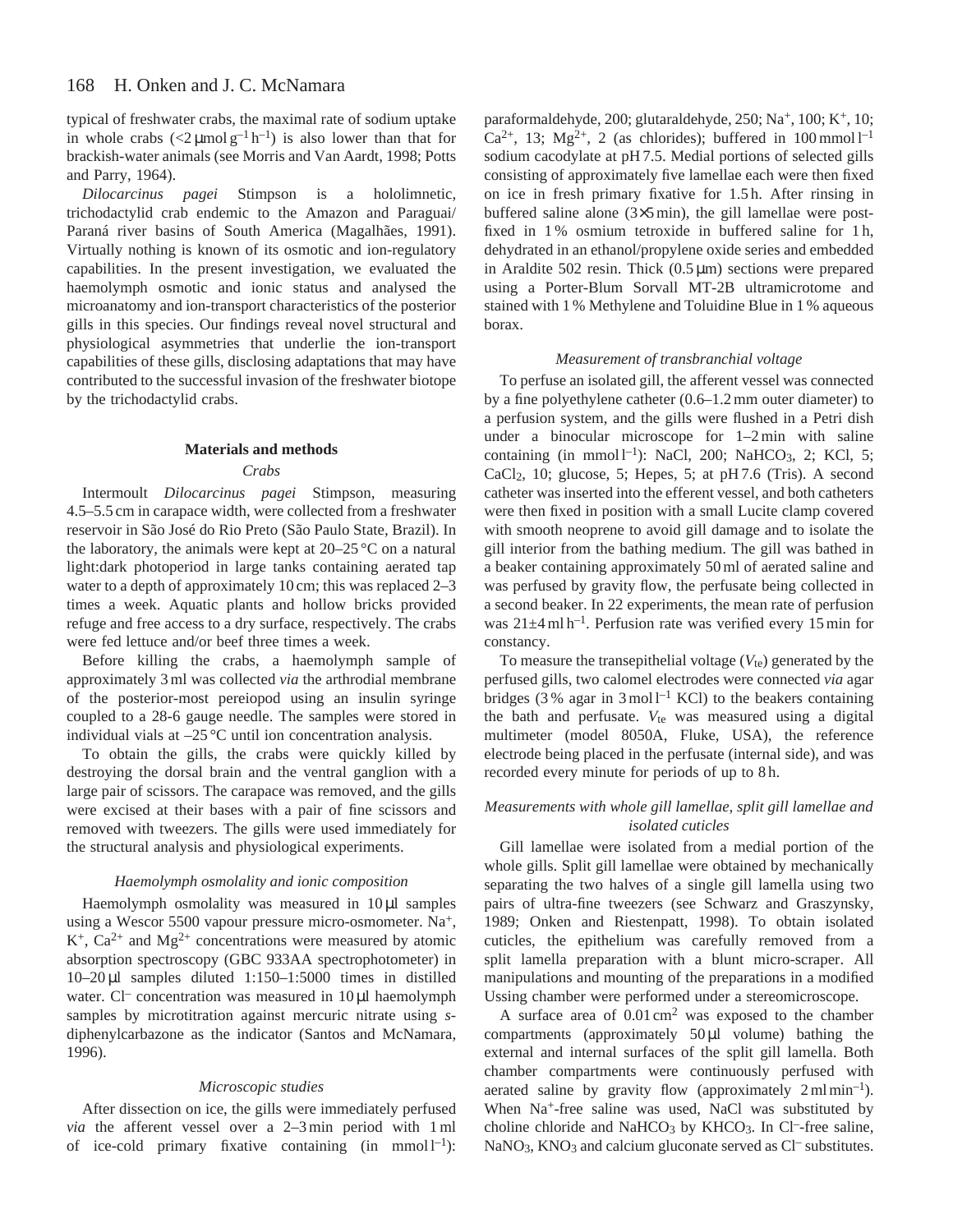|                                                                     | Osmolality<br>$(mosmol \, \text{kg}^{-1})$ | $[Na^+]$<br>$(mmol-1)$ | $ Cl^- $<br>$(mmol-1)$ | $\mathsf{K}^+$<br>$(mmol-1)$ | $\lceil Ca^{2+} \rceil$<br>$(mmol-1)$ | $[Mg^{2+}]$<br>$(mmol-1)$ | Reference                                        |
|---------------------------------------------------------------------|--------------------------------------------|------------------------|------------------------|------------------------------|---------------------------------------|---------------------------|--------------------------------------------------|
| Dilocarcinus pagei                                                  | $386 \pm 18$                               | $190 \pm 13$           | $206 \pm 12$           | $9.7 \pm 0.7$                | $10.2 \pm 0.5$                        | $2.8 \pm 0.4$             | This study                                       |
| Potamonautes warreni                                                | 636                                        | 238                    | 272                    | 4.6                          | 13                                    | 4.7                       | Morris and Van Aardt (1998)                      |
| Potamon niloticus                                                   | 525                                        | 270                    | 265                    | 6.4                          | 15.7                                  | 4.7                       | Mantel and Farmer (1983)                         |
| Potamon edulis                                                      | 540                                        | 250                    | 210                    |                              |                                       |                           | Mantel and Farmer (1983)                         |
| Sudanonautes africanus                                              | 500                                        | 260                    | 240                    | 8.4                          | 12.7                                  |                           | Mantel and Farmer (1983)                         |
| Paratelphusa hydrodromus                                            | 480                                        | 210                    | 240                    | 5.9                          | 11.8                                  | 10.6                      | Mantel and Farmer (1983)                         |
| Holthuisana transversa                                              | 620                                        | 330                    | 255                    | 6.8                          | 7.8                                   | 7.8                       | Mantel and Farmer (1983)                         |
| Astacus astacus                                                     | 426                                        | 205                    | 190                    | 4.6                          | 10                                    |                           | Mantel and Farmer (1983)                         |
| <i><b>Orconectes Limosus</b></i>                                    | 425                                        | 245                    | 240                    | 5.5                          | 17.5                                  | 2.8                       | Mantel and Farmer (1983)                         |
| Macrobrachium olfersii                                              | 340                                        | 154                    | 170                    | 5.0                          | 5.5                                   | 1.0                       | McNamara et al. $(1990)$ ;<br>Lima et al. (1997) |
| Gammarus duebeni                                                    | 480                                        | 250                    | 225                    | 6                            |                                       |                           | Mantel and Farmer (1983)                         |
| Triops longicaudatus                                                | 135                                        | 74                     | 56.2                   | 4,5                          | 1,7                                   | 0.9                       | Mantel and Farmer (1983)                         |
| Data for <i>D. pagei</i> are means $\pm$ s.e.m. ( <i>N</i> =12–17). |                                            |                        |                        |                              |                                       |                           |                                                  |

Table 1. *Haemolymph osmolality and ion concentrations in the red river crab* Dilocarcinus pagei, *in a variety of freshwater crab species from Africa and the Indo-Pacific and in selected freshwater Crustacea*

For voltage measurements, calomel electrodes were connected *via* agar bridges (3% agar in  $3 \text{ mol}^{-1}$  KCl) to both sides of the preparation, the distance from the bridge tip to the tissue being less than 1 mm. The reference electrode was placed in the internal bath. Silver wires coated with AgCl served as electrodes to apply current for short-circuiting (i.e. measurement of the short-circuit current, *I*sc) through an automatic clamping device (model VCC 600; Physiologic Instruments, USA). The conductance of the preparations (*G*te) was calculated from imposed voltage pulses (∆*V*) and the resulting current deflections (∆*I*). The data were recorded continuously on a chart recorder (type 3229 I/85; Linseis, Germany).

#### *Chemical reagents*

All reagents were of analytical grade. Unless mentioned otherwise, all substances were purchased from Labsynth (Diadema, São Paulo, Brazil). Choline chloride, calcium gluconate and acetazolamide were from Sigma, and KNO3 and diphenylamine-2-carboxylate (free acid) were obtained from Fluka. Ouabain was from Serva, and agar agar, Hepes and Tris were purchased from Roth (Karlsruhe, Germany).

#### *Statistical analyses*

All data are given as the mean  $\pm$  standard error of the mean (*N*). Differences between mean values were compared using Student's *t*-test (*P*=0.05).

#### **Results**

### *Haemolymph osmolality and ionic concentrations*

Haemolymph osmolality was 386±18 mosmol kg–1 (*N*=13), while Na<sup>+</sup> and Cl<sup>–</sup> concentrations were  $190\pm13$  (*N*=12) and  $206\pm12$  mmol<sup>1-1</sup> (*N*=17), respectively. Haemolymph K<sup>+</sup> concentration was  $9.7\pm0.7$  mmol<sup>1-1</sup> (*N*=12), and Ca<sup>2+</sup> and  $Mg^{2+}$  concentrations were 10.2 $\pm$ 0.5 and 2.8 $\pm$ 0.4 mmol l<sup>-1</sup> (*N*=17), respectively (see Table 1).

# *Gill microanatomy*

*Dilocarcinus pagei* has eight pairs of phyllobranchiate gills (Fig. 1A). The anterior-most gills, gills 1 and 2 (G1 and G2), are minute and disposed orthogonally to the others; G8 is the posterior-most gill. G1–G5 are designated anterior gills, while G6–8 are considered posterior gills (Fig. 1B). The gill formula is: G1 arthrobranch, G2 podobranch, G3 and G4 arthrobranchs with a common insertion point, G5 and G6 arthrobranchs with a common insertion point, G7 pleurobranch and G8 pleurobranch. The lamellae comprising the anterior gills are pseudo- to asymmetrical (Fig. 1C), while those constituting the posterior gills are bilaterally symmetrical (Fig. 1D). The lamellae lie slightly staggered on either side of an elongate, central gill shaft containing the afferent and efferent vessels located, respectively, at the epibranchial and hypobranchial gill margins (Fig. 1C,D).

In paraformaldehyde/glutaraldehyde/OsO4-fixed whole lamellae of gills 6–8, a large, very well defined, osmiophilic area is evident (Fig. 1D). This region reflects an underlying, thick epithelium that exhibits structural features typical of a transporting epithelium (see below). The total lamellar area occupied by this dense area within the posterior gills clearly decreases from posterior to anterior: 79.5±1.8 % (*N*=5) in gill 8, 46.0±5.5 % (*N*=6) in gill 7 and 34.0±3.1 % (*N*=5) in gill 6. A distinct, although less-dense, area occupies 73.7±0.7 %  $(N=4)$  of the lamellae in anterior gill 4 (Fig. 1C).

Posterior gill 7 was examined by light microscopy to provide a detailed analysis of the lamellar microanatomy. Near the central shaft, the lamellae are approximately 30 µm thick and contain a tenuous  $(4-5 \mu m)$  thick), continuous, intralamellar septum that separates the two thin epithelia underlying the cuticle on either side of the lamella (Fig. 1E). Distally from the central axis, the septum becomes finer and discontinuous, disappearing approximately 80 µm from the gill shaft. At this point, the lamellae thicken to approximately  $45 \mu m$ , and the opposing epithelial layers become conspicuously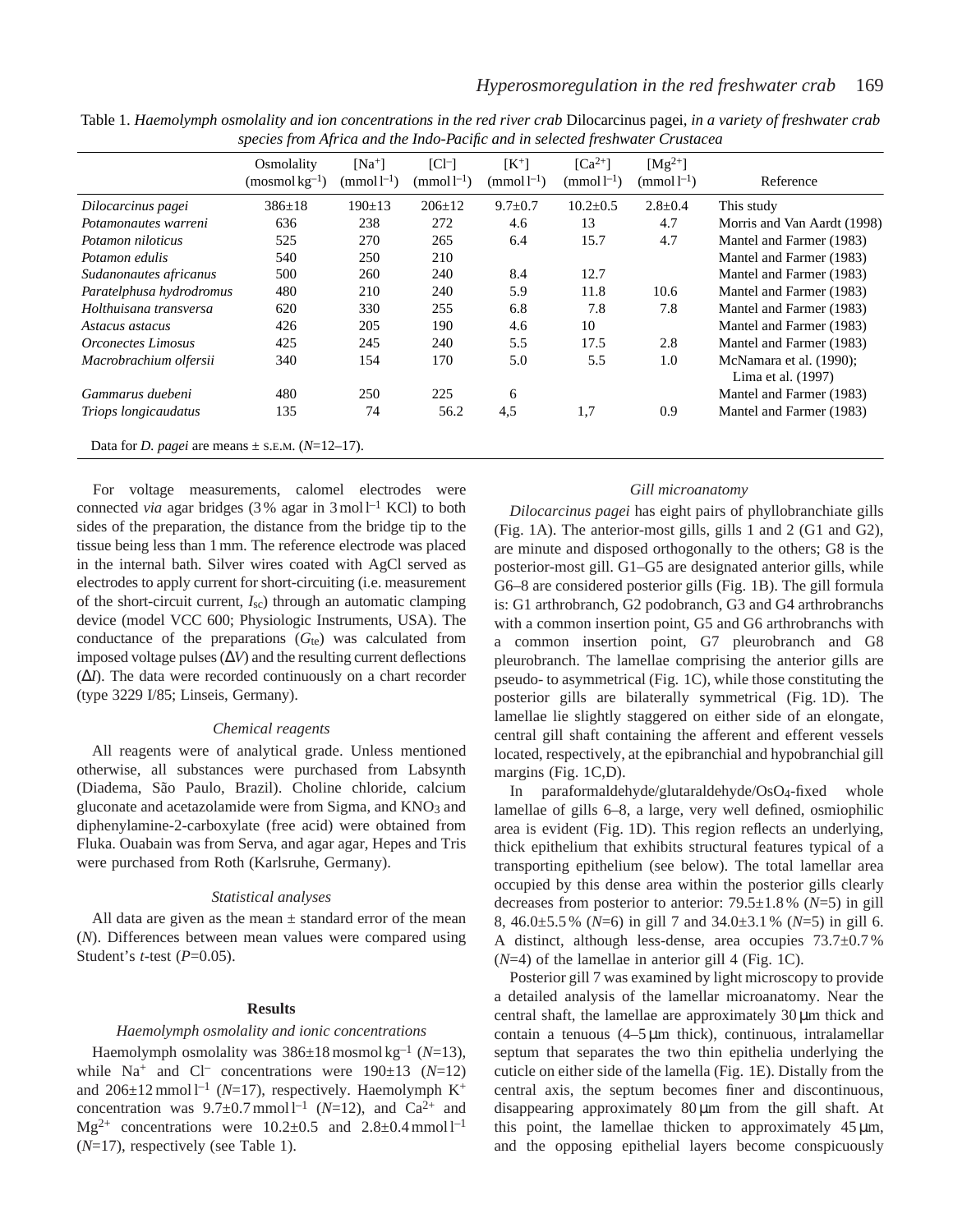#### 170 H. Onken and J. C. McNamara



Fig. 1. (A–F) Anatomical and histological features of the gills of the hololimnetic trichodactylid crab *Dilocarcinus pagei*. (A) Macroscopic view of the eight gills (g) *in situ* in the left branchial chamber after removal of the carapace. Scale bar, 5mm. (B) Phyllobranchiate gills 1–8 (1–8) arranged according to insertion sequence along the antero-posterior body axis. Scale bar, 5mm. (C,D) Epoxy-embedded whole mounts of paraformaldehyde/glutaraldehyde/OsO4-fixed lamellae from anterior gill 4 (C) and posterior gill 7 (D). The dense osmiophilic areas (\*) in gill 7 reflect an underlying, thick transporting epithelium (see E,F). A clearly less-dense area is also seen in anterior gill 4. Afferent epibranchial (e) and efferent hypobranchial (h) vessels and haemolymph channels (c) originating on either side of the gill shaft (s) are visible. Scale bar, 1mm. (E) Micrograph of a 0.5µm thick epoxy section taken transversely across a lamella from posterior gill 7. An intralamellar septum (s) in the haemolymph space (h) separates the two thin epithelia (arrowheads) near the gill shaft (left side, not visible). Approximately 80 µm from the shaft, the epithelial layers become asymmetrical: 3–10µm thick on the distal side (d) and 18–20µm on the proximal side (p). Scale bar, 20µm. (F) Micrograph of a 0.5µm thick section taken transversely through the osmiophilic region of a lamella from posterior gill 7. The dense, thick proximal epithelium is characterised by numerous basal invaginations (i) and a few apical vesicles. The thin distal epithelium consists of the extensive apical flanges (f) of the pillar cells (pc), populated by numerous vesicles (v) and apical invaginations. h, haemolymph space. Scale bar, 20µm.

asymmetrical: on the proximal side, which faces the gill insertion point, the lamellar epithelium is notably thicker (18–20  $\mu$ m) than on the distal side (3–10  $\mu$ m), which faces the gill tip (Fig. 1E). The dense proximal epithelium (Fig. 1F) is characterised by basal invaginations and a few apical vesicles. The thin distal epithelium (Fig. 1F) is characterised by the extensive apical expansions of the frequent pillar cells in the form of thin flanges, populated by vesicles and invaginations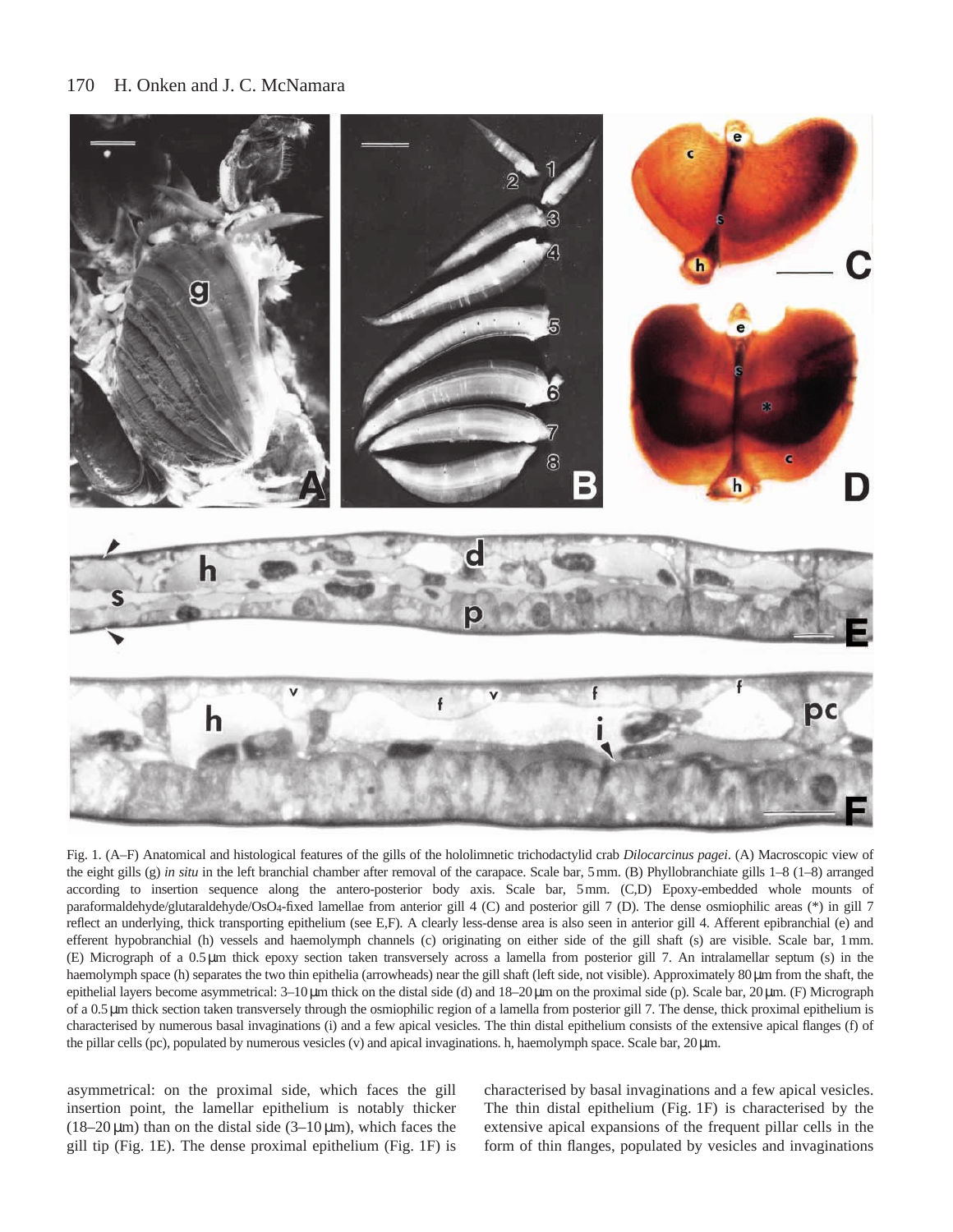

Fig. 2. (A–C) Time courses of the electrical potential difference  $(V_{te})$ across three different, perfused, whole posterior gills, demonstrating examples of the different responses to ouabain  $(2 \text{ mmol } l^{-1})$ , black bars) added to the perfusate. *V*<sub>te</sub> was measured as the external potential with respect to the internal medium. An identical NaCl saline was used in the bath and perfusate.

of the apical membrane. The pillar cell bodies extend across the haemolymph space, abutting on the thick proximal epithelium (Fig. 1F).

# *Electrical potential differences of isolated and perfused posterior gills*

Posterior gills, perfused and bathed with NaCl saline, spontaneously generated a negative transepithelial voltage ( $V_{te}$ ) of  $-16\pm4$  mV ( $N=22$ ), which stabilised after 30 min at  $-11\pm2$  mV in 17 preparations, and at positive values (+5±3 mV; *N*=5) in five other gills. The addition of ouabain  $(2 \text{ mmol } 1^{-1})$  to the perfusate significantly reduced the transepithelial voltage from  $-13\pm3$  to  $+1\pm2$  mV (*N*=8; *P*<0.05). The time courses of the voltage changes in individual gills



Fig. 3. Representative time course of the short-circuit current  $(I_{\rm sc})$ across a split distal lamella of a posterior gill with NaCl saline on both sides. The following manipulations were performed: 1, substitution of Cl– on both sides of the preparation; 2, substitution of Na+ on both sides of the preparation; 3, addition of ouabain  $(2 \text{ mmol } l^{-1})$  to the internal bathing medium; 4, addition of dimethylsulphoxide (DMSO, 0.2 %) to the internal medium; 5, addition of diphenylamine-2-carboxylate (1 mmol l<sup>-1</sup>, dissolved in DMSO) to the internal medium; 6, addition of acetazolamide  $(0.2 \text{ mmol } l^{-1})$  to the internal bathing medium. The vertical current deflections are due to short voltage pulses and reflect the preparation conductance  $(G_{te};$  see lower right corner for scale).

during ouabain perfusion reveal interesting differences (see Fig. 2). In gills exhibiting a negative  $V_{te}$ , the voltage was reduced to values near 0 mV (Fig. 2A) or the polarity reversed and the gill produced a positive  $V_{te}$  (Fig. 2B). In gills showing a positive *V*te under control conditions, ouabain perfusion increased  $V_{te}$  to more positive values (Fig. 2C).

# *Split gill lamellae: distal side*

Distal split lamellae were mounted in a modified Ussing chamber. When perfused on both sides with NaCl saline, this epithelium spontaneously generated a positive voltage ( $V_{te}$ ) of  $+16\pm5$  mV ( $N=6$ ). Clamping  $V_{te}$  to 0 mV gave a negative shortcircuit current  $(I_{\text{sc}})$  of  $-59\pm19 \,\mu\text{A cm}^{-2}$ . The conductance  $(G_{\text{te}})$ was  $3.80\pm0.48$  mS cm<sup>-2</sup>. These basic electrophysiological parameters reveal that such preparations consist of the distal epithelium and respective cuticle.

When Cl<sup>-</sup> was substituted by nitrate on both sides of the preparation,  $I_{\text{sc}}$  decreased significantly from  $-58\pm18$  to  $-8\pm3$  µA cm<sup>-2</sup> (N=5) (Fig. 3). Simultaneously,  $G_{te}$  was reduced from  $4.05\pm0.36$  to  $1.65\pm0.34$  mS cm<sup>-2</sup>. When Cl<sup>-</sup> was restored, a rapid current overshoot resulted, *I*sc then stabilising at approximately 70 % of the original value. In two experiments, Cl– was initially substituted by nitrate only in the external bath. This almost abolished the negative *I*sc and markedly reduced *G*te. Subsequent replacement of Cl– in the internal bathing medium had no further effect on *I*sc or *G*te.

Substitution of  $Na<sup>+</sup>$  by choline on both sides of the preparation had a biphasic effect on *I*sc (Fig. 3). Initially, the negative *I*sc increased rapidly from a control value of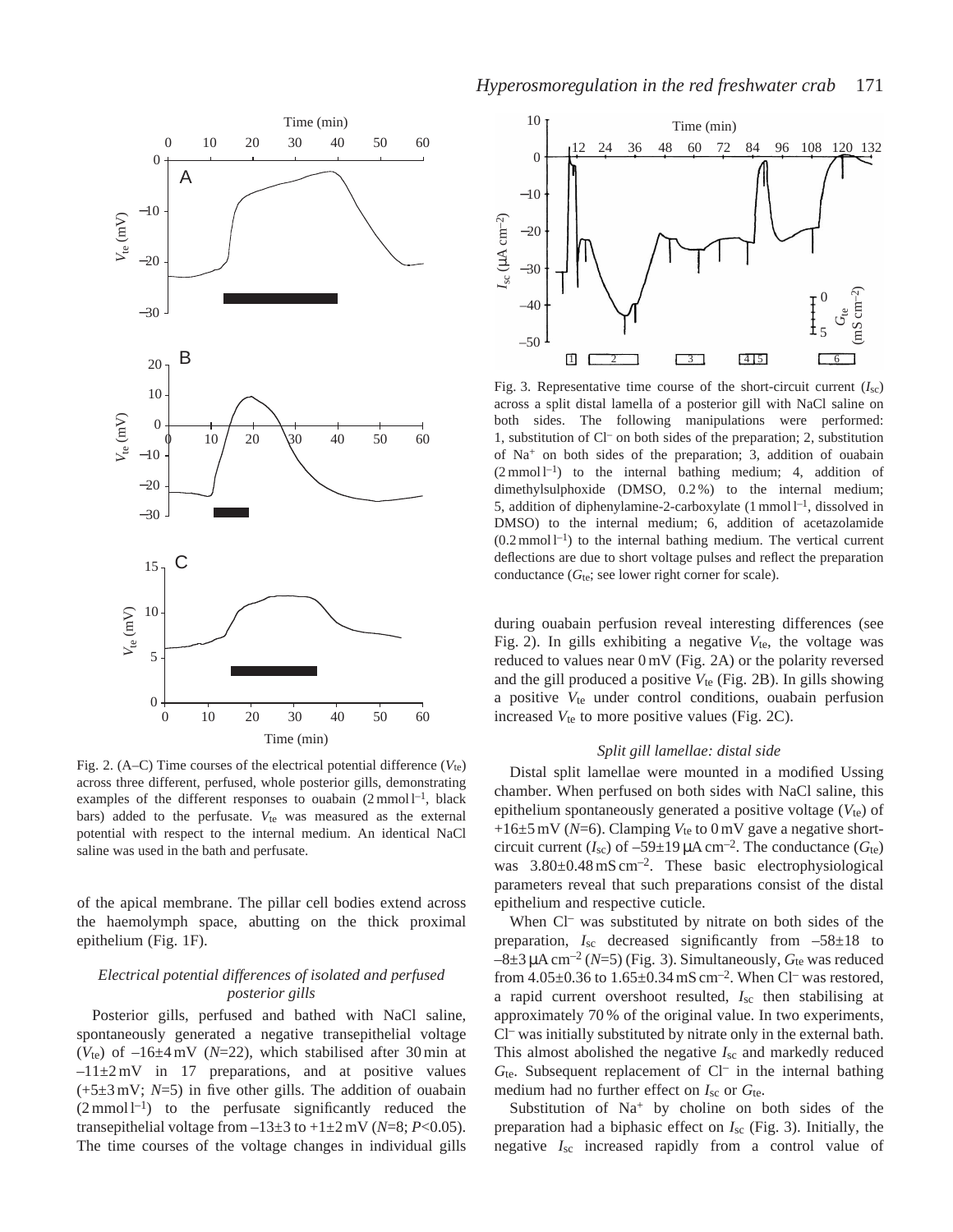

Fig. 4. Representative time course of the short-circuit current  $(I_{\rm sc})$ across a proximal split lamella of a posterior gill with NaCl saline on both sides. The following manipulations are shown: 1, addition of ouabain  $(2 \text{ mmol } l^{-1})$  to the internal bathing medium; 2, substitution of Na<sup>+</sup> on both sides of the preparation. Substitution and readministration of Na+ resulted in fast, transient current overshoots (to approximately  $-40$  and  $60 \mu A \text{ cm}^{-2}$ , respectively). These  $I_{\text{sc}}$  transients are due to concentration gradients resulting from the non-simultaneous replacement of the external and internal bathing media. The vertical current deflections are due to short voltage pulses and reflect the preparation conductance  $(G_{te};$  see upper right corner for scale).

 $-40\pm14 \mu A \text{ cm}^{-2}$  (*N*=5), reaching a transient maximum at  $-82\pm12 \mu A \text{ cm}^{-2}$ . The current then decreased, stabilising at  $-49\pm15 \mu A \text{ cm}^{-2}$ . Restoration of Na<sup>+</sup> resulted in a further reduction of the negative  $I_{\rm sc}$  to  $34 \pm 13 \,\mu A \,\text{cm}^{-2}$ . The conductances were not significantly affected by Na<sup>+</sup> substitution.

In five experiments, diphenylamine-2-carboxylate (DPC), a Cl– channel blocker (Di Stefano et al., 1985), was added to the medium representing the haemolymph side (Fig. 3). At 1 mmol l<sup>-1</sup>, DPC reduced  $I_{\rm sc}$  from  $-28\pm7$  to  $-2\pm2\,\mu\text{A cm}^{-2}$ . During DPC washout, *I*sc recovered to over 80 % of the control value. G<sub>te</sub> was not significantly affected by perfusion of DPC over the internal surface. Dimethylsulphoxide alone, the primary solvent for DPC, had no effect on  $I_{\rm sc}$  or  $G_{\rm te}$  (Fig. 3). In five experiments, ouabain  $(2 \text{ mmol } l^{-1})$ , a specific inhibitor of the  $Na^+/K^+$ -ATPase (Skou, 1965), was added to the perfusate bathing the haemolymph side of the epithelium for 10–20 min (Fig. 3). Ouabain had no effect on the negative *I*sc or on *G*te.

Acetazolamide  $(0.2 \text{ mmol } 1^{-1})$ , a carbonic anhydrase inhibitor (Maren, 1967), was added to the internal bathing medium (Fig. 3). Acetazolamide caused a rapid decrease in *I*sc from  $-23\pm7$  to  $-2\pm2\mu A$  cm<sup>-2</sup> (N=5).  $G_{te}$  was unaffected. The reduction in *I*sc was only slightly reversible, and the current recovered very slowly during washout.

# *Split gill lamellae: proximal side*

Proximal split lamellae were perfused on both sides with NaCl saline in a modified Ussing chamber. This epithelium



Fig. 5. Diagram showing the electrical resistances  $(\Omega \text{ cm}^2)$  of different posterior gill preparations: 1, whole gill lamellae (461±54 $\Omega$ ) cm2, *N*=6); 2, distal split gill lamellae (284±38Ωcm2, *N*=6); 3, proximal split gill lamellae (81±20Ωcm2, *N*=7); 4, sum of distal and proximal split gill lamellae  $(365\pm43 \Omega \text{ cm}^2)$ ; 5, isolated cuticles  $(29\pm7 \Omega \text{ cm}^2, N=5)$ . Values are means  $\pm$  s.e.m.

spontaneously generated a negative voltage ( $V_{te}$ ) of  $-5\pm2$  mV (*N*=7). Clamping *V*te to 0 mV gave a positive short-circuit current ( $I_{\text{sc}}$ ) of  $+41\pm12 \mu A \text{ cm}^{-2}$ . The conductance ( $G_{\text{te}}$ ) was  $18\pm5$  mS cm<sup>-2</sup>. These values reveal that the proximal split lamellae consist of the proximal epithelium and cuticle.

Substitution of Na<sup>+</sup> by choline on both sides of the preparations abolished the positive *I*sc of +26±5  $(-2\pm1 \,\mu A \, \text{cm}^{-2}, N=5)$  (Fig. 4).  $G_{\text{te}}$  was reduced simultaneously from  $18\pm5$  to  $2.9\pm1.0$  mS cm<sup>-2</sup>. The effect of Na<sup>+</sup> substitution was completely reversible.

Addition of ouabain  $(2 \text{ mmol } l^{-1})$  to the internal bathing medium (Fig. 4) caused a rapid decrease in the positive *I*sc by approximately 65 % from  $+24\pm5$  to  $+8\pm4 \mu A \text{ cm}^{-2}$  (*N*=5). *G*te was unaffected by ouabain. The reduction in *I*sc elicited by ouabain was completely reversible in all experiments.

## *Whole gill lamellae and cuticle*

To evaluate the quality of the split lamella preparations, the electrical resistances of whole gill lamellae and isolated cuticles were measured. Fig. 5 shows these respective resistances together with those of the distal and proximal split lamella preparations and their sum.

# **Discussion**

# *Haemolymph osmolality and ion concentrations*

The haemolymph osmolality of approximately  $390$  mosmol kg<sup>-1</sup> found in the red freshwater crab is low compared with that of other freshwater crabs and lies more within the range of the freshwater Macrura (see Table 1). Among the freshwater Crustacea, only the Entomostraca and a few palaemonids have significantly lower haemolymph osmolalities (e.g. *Triops longicaudatus* and *Macrobrachium olfersii*) (Table 1). Given that  $Na^+$  and  $Cl^-$  are the major ionic constituents of the haemolymph, it is not surprising that *Dilocarcinus pagei* exhibits low haemolymph concentrations of these ions. Concentrations of  $K^+$ ,  $Ca^{2+}$  and  $Mg^{2+}$  are similar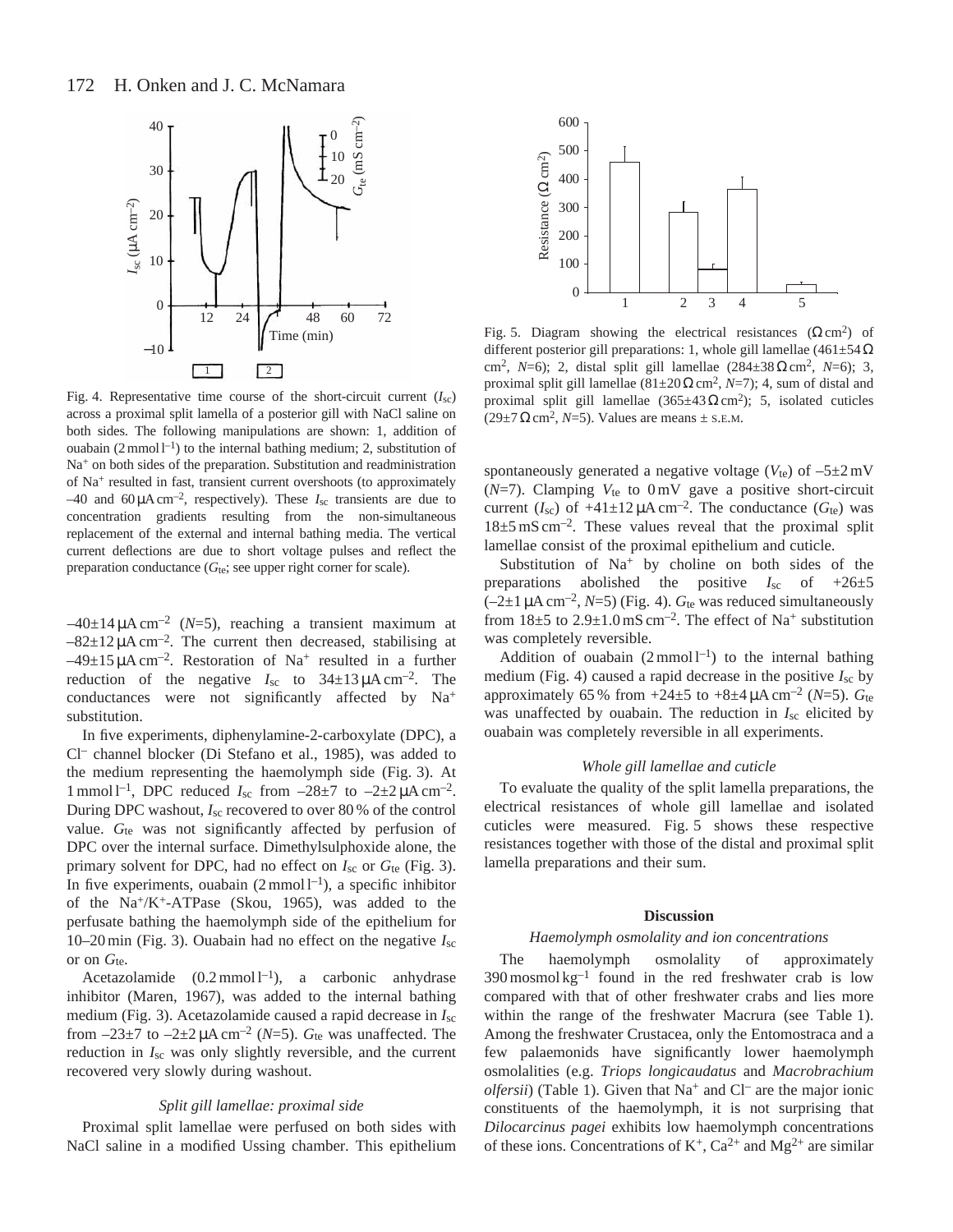to those of other freshwater Malacostraca. A reduced haemolymph osmolality could clearly be adaptive, lowering energy expenditure for salt uptake, reducing outwardly directed ionic gradients and, consequently, passive salt loss. In terms of osmotic and ionic gradients, among the freshwater crabs investigated thus far, *Dilocarcinus pagei* appears well suited to life in fresh water.

# *Microanatomy of the posterior gills*

While most Brachyura possess nine pairs of phyllobranchiate gills, the red freshwater crab has only eight (see Fig. 1A,B), although the African freshwater crab *Potamon niloticus* has seven pairs (Maina, 1990). Regions similar to the well-defined, central, dark area in the posterior gill lamellae of *Dilocarcinus pagei* (see Fig. 1D) have been found after silver nitrate staining of the posterior gills of other hyperosmoregulating crabs such as *Callinectes sapidus* (Copeland and Fitzjarrell, 1968), *Carcinus maenas* (Compère et al., 1989) and *Eriocheir sinensis* (Barra et al., 1983). Such areas correspond to a thick epithelium of approximately 10 µm in height showing features typical of transporting cells, including extensive apical and basal membrane infoldings and an elevated mitochondrial density. In *Carcinus maenas* gills, this area increases when the crabs are adapted to a dilute medium (Compère et al., 1989).

A strikingly thick epithelium is also present in the dense region of the posterior gills of *Dilocarcinus pagei*. However, while the lamellar epithelium in marine and brackish water crabs is symmetrically thickened on both lamellar surfaces, and punctuated by occasional pillar cells (Taylor and Taylor, 1992), only the proximal lamellar epithelium is thickened in *Dilocarcinus pagei*. The distal lamellar surface consists of a thin epithelium composed mainly of apical pillar cell flanges. The posterior gill lamellae of *Dilocarcinus pagei* thus exhibit a remarkable epithelial asymmetry (see Fig. 1E,F). The only other histological study on freshwater crab gills revealed that the lamellar epithelia in *Potamon niloticus* gills are symmetrical and that the central, dense region is apparently lacking. The squamous, 6  $\mu$ m thick, epithelial cells exhibit an extensive system of apical leaflets and basal membrane invaginations associated with mitochondria, which is typical of a structure with transport function (Maina, 1990).

Asymmetrical epithelia resembling those of *Dilocarcinus pagei* occur in the book gill lamellae of the euryhaline horseshoe crab *Limulus polyphemus* (Henry et al., 1996). The ventral epithelium exhibits a thick  $(5-10 \,\mu m)$ , central dense area that displays features characteristic of a transporting epithelium, such as numerous mitochondria associated with basal membrane invaginations and elevated Na+/K+-ATPase and carbonic anhydrase activities. However, in *Dilocarcinus pagei* lamellae, both epithelia are much thicker (10–20 µm) than in *Limulus polyphemus* lamellae, in which the pillar cell flanges do not constitute the thin epithelium. The irregular pillar cell arrangement in *Dilocarcinus pagei*, where thin apical flanges (see Fig. 1E,F) constitute the distal epithelium, is very similar to that of the lamellar epithelium of freshwater palaemonid shrimps, which is involved in both gas exchange and ion absorption (Taylor and Taylor, 1992; Freire and McNamara, 1995; McNamara and Lima, 1995; McNamara and Torres, 2000).

# *Electrophysiological characteristics of posterior gills*

Transbranchial voltage  $(V_{te})$  has been measured in a variety of isolated, perfused, whole crustacean gills (see Péqueux et al., 1988). Interestingly, the posterior gills of *Dilocarcinus pagei* generate  $V_{te}$  values of different polarity, which are not due to gill position or seasonal variation. *V*te values of opposite polarity were found on consecutive days and when using gills from the same insertion position (gills 6–8). A novel mechanism of integration of the two different epithelia in the lamellae of individual gills may provide a plausible explanation for these variable  $V_{te}$  polarities in the different gills. This hypothesis requires future investigation. In all cases, however, ouabain altered  $V_{te}$  to more positive values, indicating inhibition of active, electrogenic Na+ absorption generated by the Na+/K+-ATPase (Fig. 2). The maximum *V*te values under control conditions for each polarity (–23 and +16 mV, respectively) suggest at least a moderately tight epithelium, as expected for freshwater animals maintaining large ionic gradients.

Split gill lamellae have been used successfully in an Ussing chamber to characterise active NaCl absorption across the gills of hyperosmoregulating Chinese crabs, *Eriocheir sinensis*, and shore crabs, *Carcinus maenas* (for a review, see Onken and Riestenpatt, 1998). In *Dilocarcinus pagei*, the Cl–-dependence of the negative  $I_{\rm sc}$  and of the transepithelial conductance  $(G_{\rm te})$ of distal split lamellae (see Fig. 3) indicates that the thin epithelium generates active, electrogenic Cl– absorption. Negative *I*sc and *G*te were not reduced when ouabain was added to the internal bathing medium (see Fig. 3), demonstrating that Cl– absorption across this epithelium does not depend on a functioning  $Na^+/K^+$ -ATPase. Substitution of  $Na^+$  by choline even increased the negative *I*sc. Although difficult to interpret at present, this increase does indicate that active Cl– absorption is independent of  $Na^+$ . Internal addition of the  $Cl^-$  channel blocker diphenylamine-2-carboxylate (Di Stefano et al., 1985) almost abolished the negative  $I_{\rm sc}$  without affecting  $G_{\rm te}$  (see Fig. 3). Thus, active Cl– absorption seems to proceed *via* basolateral Cl– channels, as observed in many other Cl–-absorbing epithelia (see Greger and Kunzelmann, 1990). The lack of effect of diphenylamine-2-carboxylate on G<sub>te</sub> may simply reflect the presence of other electrogenic pathways in the basolateral membrane, the conductance of which, in many epithelia, is determined mainly by  $K^+$  channels. The internal addition of acetazolamide, a carbonic anhydrase inhibitor (Maren, 1967), reduced the negative *I*sc, indicating the involvement of carbonic anhydrase in active Cl– absorption. These results show striking similarities with active Cl<sup>-</sup> absorption by *Eriocheir sinensis* split gill lamellae (Onken et al., 1991), in which an apical V-type  $H^+$ -pump is thought to drive electrogenic and Na+-independent Cl– absorption *via* apical Cl<sup>-</sup>/HCO<sub>3</sub><sup>-</sup> antiports and basolateral Cl<sup>-</sup> channels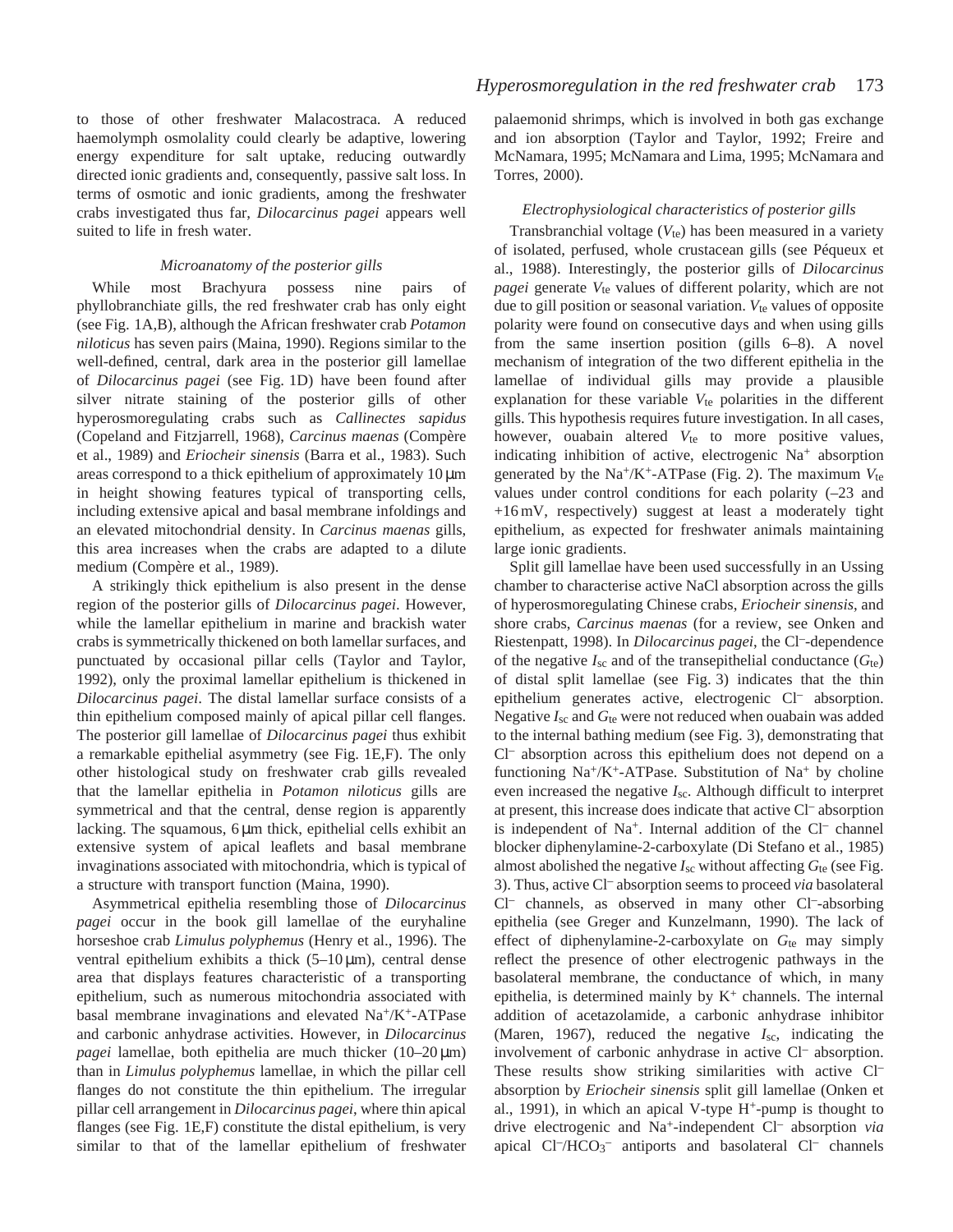(Onken and Putzenlechner, 1996). This same transport mechanism seems likely for the thin epithelium of the posterior gill lamellae in *Dilocarcinus pagei*.

The reduction in the positive *I*sc across proximal split lamellae after the addition of ouabain to the internal bathing medium or after substitution of  $Na<sup>+</sup>$  by choline (see Fig. 4) indicates that the thick epithelium generates active, electrogenic Na+ absorption. As in *Eriocheir sinensis* split gill lamellae (Zeiske et al., 1992), Na+ absorption may proceed *via* apical Na+ channels. Strictly, however, since an apical transport pathway requires confirmation, Na<sup>+</sup> absorption may also proceed *via* an electrogenic  $2Na^{+/1}H^{+}$  antiporter, which has been found in crustacean gill (Shetlar and Towle, 1989) and other transport epithelia (Kimura et al., 1994). In preliminary experiments, external amiloride caused only a minor decrease in current, even at high concentrations  $(1 \text{ mmol } 1^{-1})$ . Apparently, this Na<sup>+</sup> channel blocker does not permeate the cuticle and cannot be used to distinguish between channels and antiporters. Substitution of Na<sup>+</sup> by choline not only abolished the positive *I*sc, but also markedly reduced the conductance to values below  $2 \text{ mS cm}^{-2}$  (see Fig. 4), indicating that the preparation exhibits a marked selectivity for Na<sup>+</sup>. Such selectivity may be due to the nature of the transporter in the apical membrane and/or to ion-selective paracellular junctions. The cuticle may also contribute, since ion-selectivity by isolated crustacean cuticles has been observed (Lignon and Péqueux, 1990).

A comparison of the resistances of whole gill lamellae with the sum of those of the distal and proximal split lamellae (Fig. 5) reveals a difference of approximately 20 %. In particular, the resistance of the thick, proximal epithelium seems to be low. Such preparations generated negative voltages, but these were not as large as those observed with isolated, perfused gills. These data suggest that the proximal split lamellae may suffer some damage during splitting. However, the basic electrophysiological parameters for the distal split lamellae (see Results) demonstrate that these preparations are mainly unaffected by the mechanical splitting process.

The electrophysiological characteristics of the posterior gills of *Dilocarcinus pagei* show clear similarities with those of *Eriocheir sinensis*, a crab that spends most of its life in fresh water. Unlike *Carcinus maenas* (see Riestenpatt et al., 1996), which migrates between sea water and brackish water, both freshwater-inhabiting species generate active, independent, electrogenic absorption of Na<sup>+</sup> and Cl–. Both apparently possess a tight gill epithelium, which is able to generate high voltages and to maintain large ionic gradients, as expected for freshwater animals. The principal difference in active, transbranchial NaCl absorption between *Dilocarcinus pagei* and *Eriocheir sinensis* lies in the intralamellar distribution of transport functions. The posterior gills of the red freshwater crab actively absorb  $Na^+$  and  $Cl^$ across opposite sides of the lamellae, while the active absorption of  $Na^+$  and  $Cl^-$  across Chinese crab gills is effected on both sides.

Transport mechanisms have been proposed for the amphibian skin, fish gills and Chinese crab gills in which two ATPases (an apical H<sup>+</sup> pump and a basolateral Na<sup>+</sup>/K<sup>+</sup>-ATPase) drive Na<sup>+</sup> absorption *via* apical Na<sup>+</sup> channels and Cl<sup>-</sup> absorption *via* apical Cl<sup>-</sup>/HCO<sub>3</sub><sup>-</sup> antiports (Goss et al., 1992; Larsen, 1988; Onken and Riestenpatt, 1998). Although the intraepithelial organisation of the transporters involved appears to be different in these three examples, the model seems to be characteristic of freshwater animals. Absorption of NaCl across the gills of the red freshwater crab apparently conforms to the same principle, although it is manifest in a structurally different manner. It will be a rewarding task to examine this hypothesis and to reveal details of the transport characteristics of *Dilocarcinus pagei* gills in future studies.

The authors gratefully acknowledge financial support from CAPES, CNPq (Brazil) and DAAD (Germany) and photographic assistance by José Augusto Maulin (FMRP, USP).

#### **References**

- **Barra, J. A., Pequéux, A. and Humbert, W.** (1983). A morphological study on gills of a crab acclimated to freshwater. *Tissue Cell* **15**, 583–596.
- **Compère, P., Wanson, S., Pequéux, A., Gilles, R. and Goffinet, G.** (1989). Ultrastructural changes in the gill epithelium of the green crab *Carcinus maenas* in relation to the external salinity. *Tissue Cell* **21**, 299–318.
- **Copeland, D. E. and Fitzjarrell, A. T.** (1968). The salt absorbing cells in gills of blue crab (*Callinectes sapidus* Rathbun) with notes on modified mitochondria. *Z. Zellforsch.* **92**, 1–22.
- **Di Stefano, A., Wittner, M., Schlatter, E., Lang, H. J., Englert, H. and Greger, R.** (1985). Diphenylamine-2-carboxylate, a blocker of the Cl– conductive pathway in Cl–-transporting epithelia. *Pflügers Arch.* **405**,  $95-100.$
- **Freire, C. A. and McNamara, J. C.** (1995). The fine structure of the gills of the freshwater shrimp *Macrobrachium olfersii* (Decapoda): effect of acclimation to high salinity medium and evidence for involvement of the lamellar septum in ion uptake. *J. Crust. Biol.* **15**, 103–116.
- **Goss, G. G., Perry, S. F., Wood, C. M. and Laurent, P.** (1992). Mechanisms of ion and acid–base regulation in the gills of freshwater fish. *J. Exp. Zool.* **263**, 143–159.
- **Greenaway, P.** (1981). Sodium regulation in the freshwater/land crab *Holthuisana transversa*. *J. Comp. Physiol. B* **142**, 451–456.
- **Greger, R. and Kunzelmann, K.** (1990). Chloride-transporting epithelia. In *Basic Principles in Transport*, *Comparative Physiology*, vol. 3 (ed. R. K. H. Kinne), pp. 84–114. Basel: Karger.
- **Harris, R. R.** (1975). Urine production rate and urinary sodium loss in the freshwater crab *Potamon edulis*. *J. Comp. Physiol.* **96**, 143–153.
- **Henry, R. P., Jackson, S. A. and Mangum, C. P.** (1996). Ultrastructure and transport-related enzymes of the gills and coxal gland of the horse shoe crab *Limulus polyphemus. Biol. Bull*. **191**, 241–250.
- **Kimura, C., Ahearn, G. A., Busquets-Turner, L., Haley, S. R., Nagao, C. and De Couet, H. G.** (1994). Immunolocalization of an antigen associated with the invertebrate electrogenic 2Na+/1H+ antiporter. *J. Exp. Biol.* **189**, 85–104.
- **Larsen, E. H.** (1988). NaCl transport in amphibian skin. In *Advances in Comparative and Environmental Physiology*, vol. 1 (ed. R. Greger), pp. 189–248. Berlin: Springer.
- **Lignon, J. M. and Péqueux, A.** (1990). Permeability properties of the cuticle and gill ion exchanges in decapod crustaceans. In *Animal Nutrition and Transport Processes*. 2. *Transport, Respiration and Excretion: Comparative Environmental Aspects. Comparative Physiology*, vol. 6 (ed. J.-P. Truchot and B. Lahlou), pp. 14–27. Basel: Karger.
- **Lima, A. G., McNamara, J. C. and Terra, W. R.** (1997). Regulation of hemolymph osmolytes and gill Na<sup>+</sup>/K<sup>+</sup>-ATPase activities during acclimation to saline media in the freshwater shrimp *Macrobrachium olfersii* (Wiegmann, 1836) (Decapoda, Palaemonidae). *J. Exp. Mar. Biol. Ecol.* **215**, 81–91.